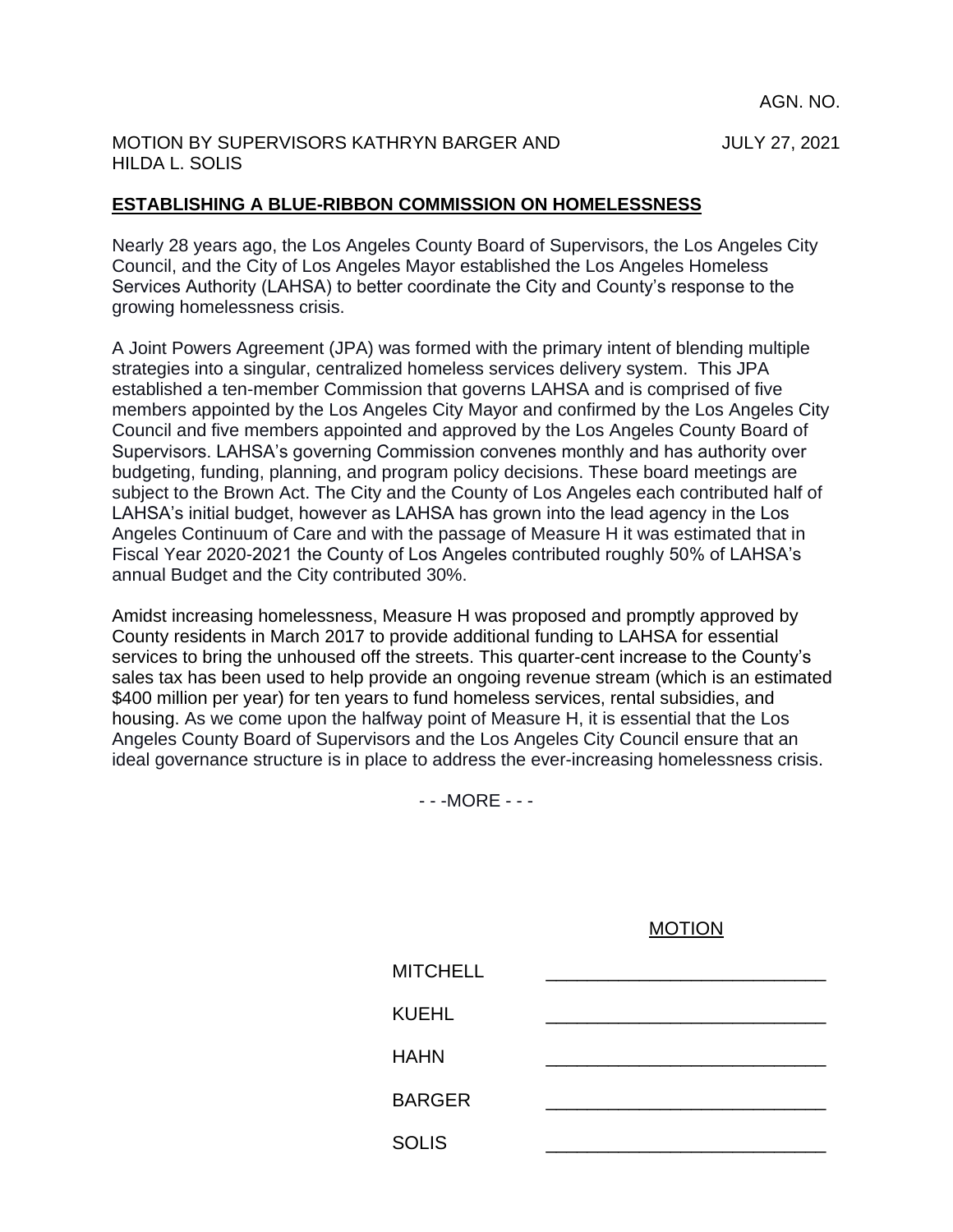### Page 2

Last year, in response to increasing concerns regarding competing priorities in the delivery of homeless services and LAHSA's ambiguous structure of accountability, the Board of Supervisors approved a motion (February 11, 2020), which revisited LAHSA's structure and function and solicited recommendations from the Chief Executive Officer, Auditor-Controller, County Counsel, LAHSA leadership, and other relevant county Departments to improve governance, performance, accountability, and transparency.

This report and many of the presentations and recommendations were ultimately delayed due to the COVID-19 pandemic which swept through Los Angeles shortly thereafter. Thus, in April 2021, a presentation was given with recommendations that sought to strengthen LAHSA's operations by implementing a strategic plan which would incorporate feedback from individuals with lived experience, enhance LAHSA's communications by including data transparency via dashboards that track program progress to inform policy, and bolstering their Government & Community Relations team to increase visibility across the broader County of Los Angeles. Additionally, there was concurrence that LAHSA should seek to establish role clarity by working with LAHSA's Governing Commission, the Los Angeles Continuum of Care Board, the Coordinated Entry System Policy Council, and the Lived Experience Advisory Board to determine when they are acting in an advisory capacity and when they are acting as workgroups establishing recommendations on specific policies and program areas. LAHSA's own Ad Hoc Committee on Governance recommended undertaking a review to determine LAHSA's actual legal authority and identify whether it has sufficient independence and decision-making authority to carry out its responsibilities.

In September of 2020, the Board of Supervisors approved a motion to explore new governance models and sought to improve accountability and oversight of homeless funds. This built upon a 2018 Board motion that recommended the Auditor-Controller and CEO conduct quarterly reviews of the eight Measure H strategies administered by LAHSA to ensure increased accountability.

Furthermore, on June 18th, 2021, the City of Los Angeles reviewed LAHSA's governing structure and a motion was introduced to explore LAHSA's governance structure and assess the process, implications, and impact of withdrawing from the JPA. This motion was sent to the City's Homelessness and Poverty Committee for review. On June 24<sup>th</sup>, 2021 the City's Homelessness and Poverty Committee announced a proposal that would seek to address LAHSA Governance by establishing an intergovernmental body comprised of City and County experts.

These efforts indicate that there are fundamental challenges with the existing LAHSA structure. Based on the urgency of the situation and the collaboration of these efforts, the County must immediately analyze the LAHSA governance report (Issued in February 2021) recommendations, review LAHSA's existing governance structures, investigate additional governance models, and explore the process of renegotiating and/or the implications of withdrawal from the LAHSA Joint Powers Agreement. These independent reviews and recommendations on reforms should come through the establishment and appointment of a Blue-Ribbon Commission on Homelessness (BRCH).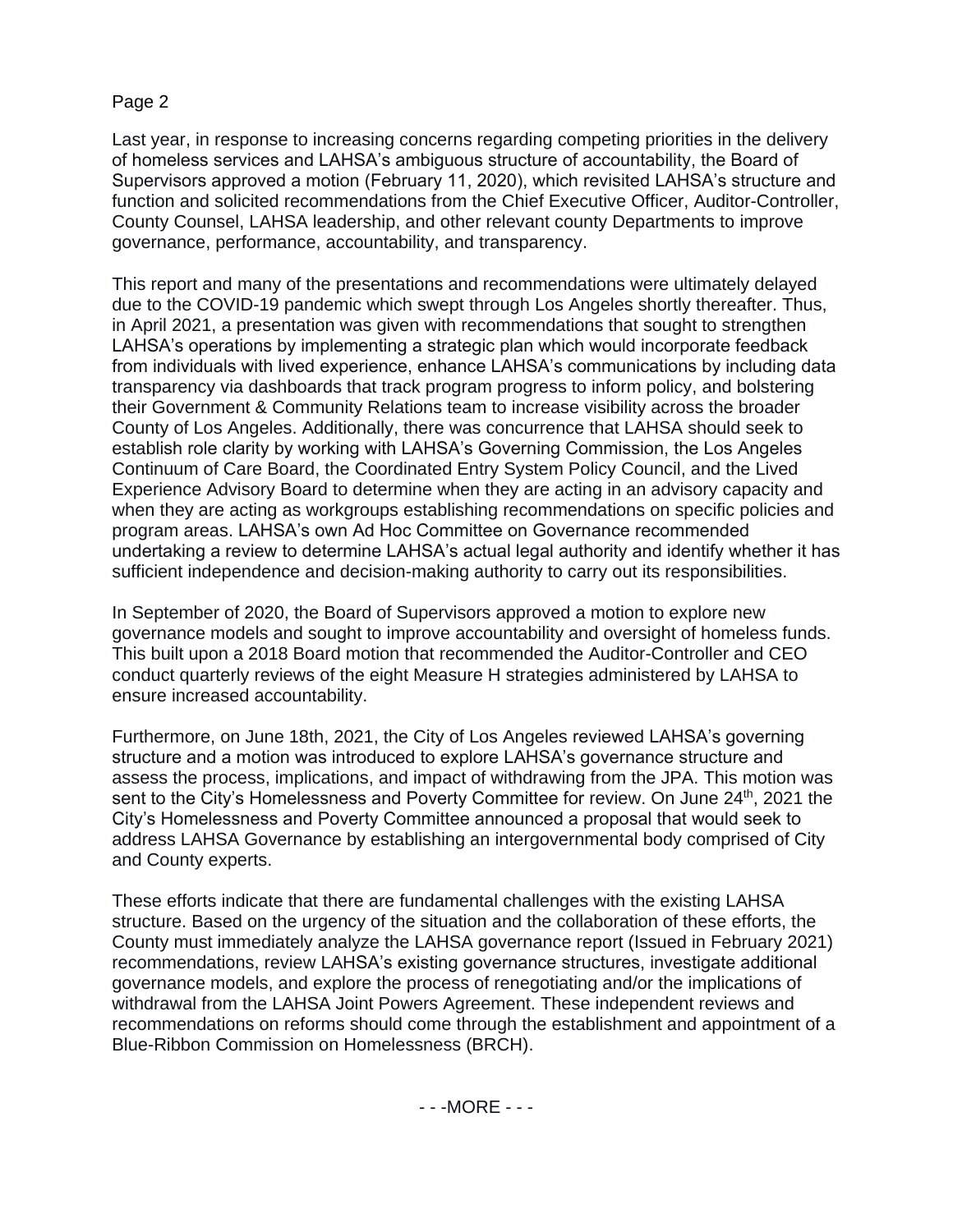### Page 3

The mission of BRCH shall be to conduct a comprehensive study of LAHSA's Governance structure by reviewing existing reports and recommendations, identify and analyze the challenges inherent to the existing system, and to provide recommendations to change and improve its efficiency. The BRCH shall be tasked with developing the framework of a transparent, inclusive, and accountable governance system that has measurable outcomes and can execute its functions and duties effectively. Furthermore, it shall review and analyze the relationship between LAHSA, homeless service providers, cities, the county (CEO-HI), non-profit and community sectors to provide recommendations that enhance collaboration and increase coordination among stakeholders countywide. The BRCH should also seek to renew public confidence in a collaborative, countywide effort to combat homelessness.

# **WE, THEREFORE, MOVE that the Board of Supervisors:**

- 1. Establish a Blue-Ribbon Commission on Homelessness (BRCH) that shall be directed to research and analyze various homelessness governance reports, studying models from across the nation, and providing feedback to the Board regarding the most relevant and effective models with the intention of implementing reform to help solve the homelessness crisis in Los Angeles County. The BRCH shall provide a report that includes recommendations for a new governance model that is appropriate for Los Angeles County (addressing the existing Joint Powers Authority) - incorporating the diverse needs of the region and its 88 cities, and reflecting the various legal and legislative issues that are impacting homelessness policy. The report and its recommendations should seek to enhance accountability, transparency, and inclusivity. The report should include recommendations on how cities, Councils of Government, or regional representatives could be incorporated into an effective governance structure to address the homelessness crisis:
	- a. The BRCH shall be comprised of nine members. Five members of the BRCH shall be appointed by the Los Angeles County Board of Supervisors, with one member appointed by each Supervisor; one member shall be nominated by the Mayor of Los Angeles; one member shall be nominated by the Los Angeles City Council President; one member shall be nominated by the Contract Cities Association; and one member shall be nominated by the Councils of Government. Given the urgency of this situation, nominations to this BRCH shall be submitted for final approval at the Board of Supervisors meeting of August 10<sup>th</sup>.
	- b. The BRCH shall submit its final report and recommendations six months from its first meeting.
	- c. The BRCH shall meet bi-weekly starting (September  $7<sup>th</sup>$ ) (subcommittee meetings may occur with more frequency as needed), with the stated goal of drafting a report that includes actionable recommendations.
	- d. The BRCH shall sunset upon completion of the report.